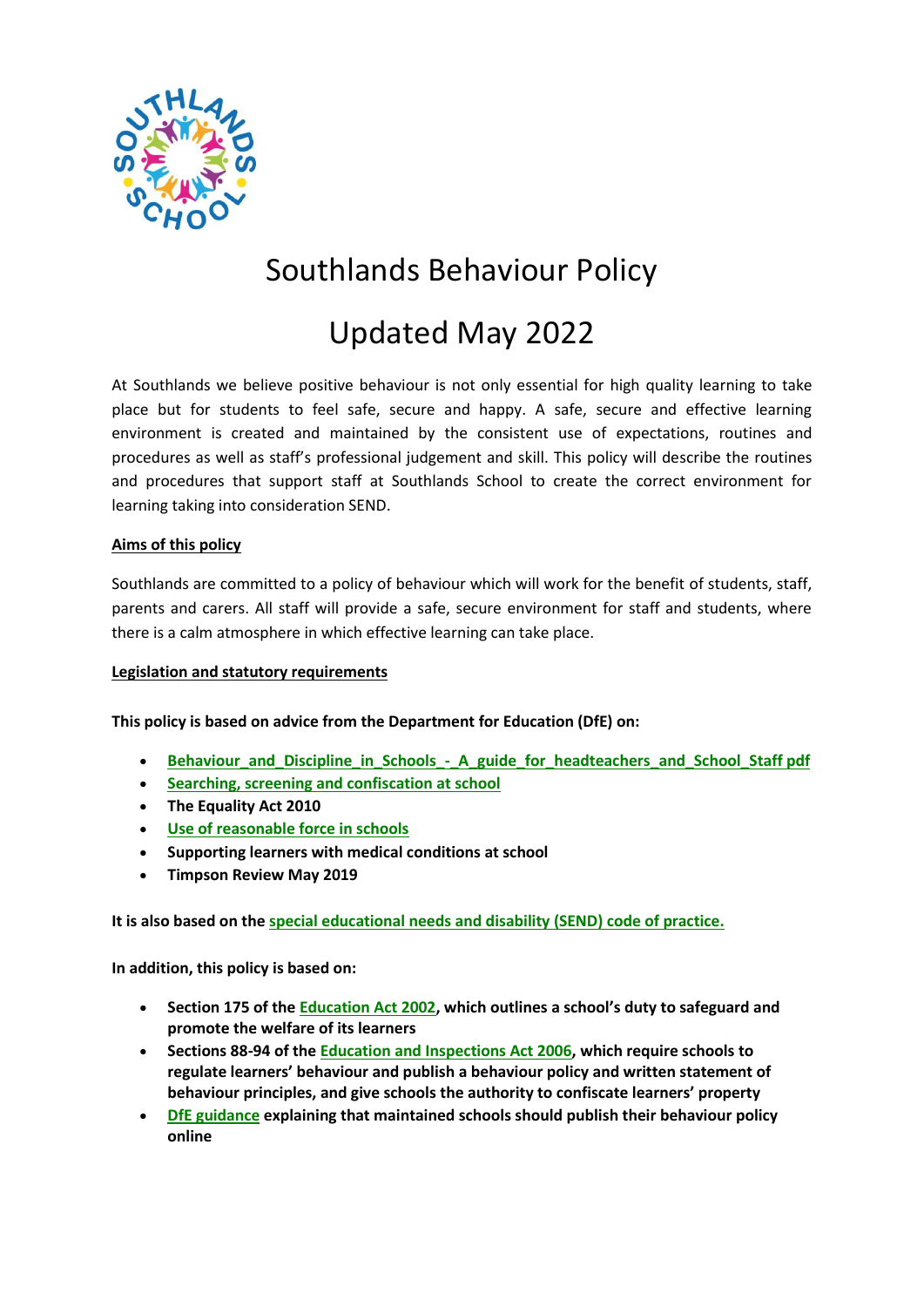#### **Rights and Responsibilities**

At Southlands we believe we all have a strategic part to play and that students staff and parents all have rights, roles and responsibilities

The school believes that for behaviour management to be successful the expectations of behaviour need to be clearly established with all students, staff and parents and carers. Students feel more secure when they are aware of the behavioural expectations established by their school and recognise that staff is consistent in their use of applying the whole school, and agreed expectations.

#### **How we create and maintain a safe, secure and effective learning environment**

#### **Curriculum**

Our LIFE Curriculum is key in addressing the needs of students. We design and develop bespoke approaches to learning relating to curriculum accessibility and Staff continuously assess their ways of working in line with our school policies. From this assessment, a curriculum is designed to be both stimulating and challenging can be tailored to meet the needs of all our students. Access to an appropriate curriculum and high quality delivery is an important strand in our promotion of positive behaviour.

Personal, Social and Citizenship Education is taught within the school's curriculum and additional issues are covered in morning and afternoon class registration periods and through school assemblies. These are held at the start and end of each week and attended by the whole school, which builds the sense of a school community working together. Assemblies are used as a platform to explore issues around tolerance, acceptance of all and community cohesion as well as celebrating success and disseminating whole school information. Social and emotional skills are developed using the restorative "fix it" approach which encourages students to explore social situations which may occur in and out of school in a range of contexts. The RE and citizenship curriculum also reinforces the importance of respect, and the value of rules and responsibilities.

#### **Our whole school Expectations:**

- 1. Be here and on time
- 2. Be ready to learn
- 3. Follow instructions
- 4. Speak appropriately to everyone
- 5. Keep hands and feet to yourself
- 6. Look after your learning environment

#### **PRAG – what is it? – Our school monitoring system**

Southlands School School's behaviour monitoring system uses four categories: red, amber, green and purple. Southlands School treats every student fairly and consistently. Therefore, each lesson is viewed as a fresh start, therefore ratings cannot be influenced by previous behaviour. Staff can choose from a list of pre-set actions (see below) or whatever they deem appropriate for awarding a rating.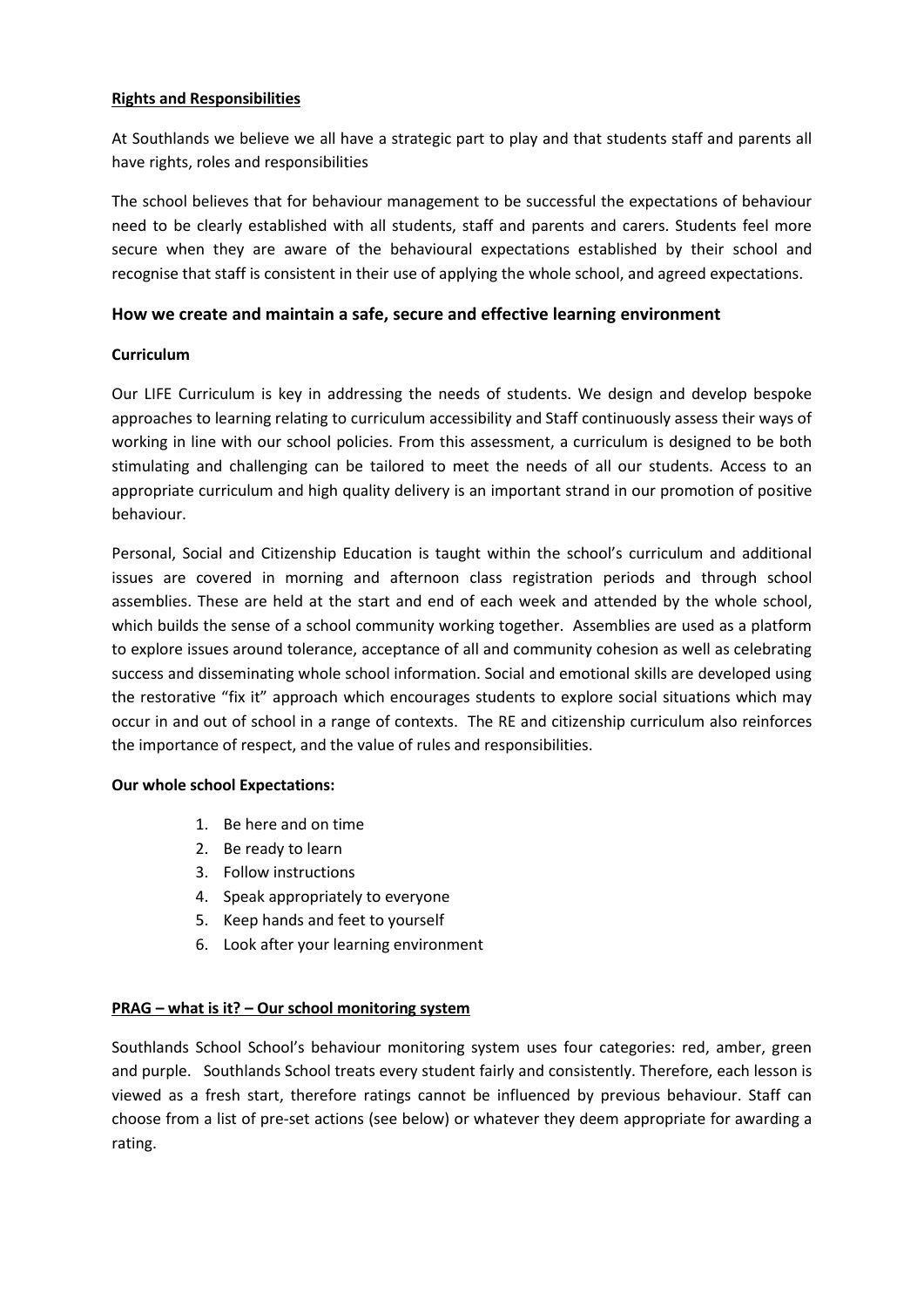Students are PRAG rated on a lesson by lesson basis and students are informed accordingly. This is encouraged so that students acquire sense of responsibility for their behaviour and attitude towards their learning.

| <b>PRAG</b> | What does it look like?                                                                                                                                                                                                                                                                                                                                                                                                                                                                                                              | <b>Actions</b>                                                                                                                                                                                                                                                                                                                                                                                                    |
|-------------|--------------------------------------------------------------------------------------------------------------------------------------------------------------------------------------------------------------------------------------------------------------------------------------------------------------------------------------------------------------------------------------------------------------------------------------------------------------------------------------------------------------------------------------|-------------------------------------------------------------------------------------------------------------------------------------------------------------------------------------------------------------------------------------------------------------------------------------------------------------------------------------------------------------------------------------------------------------------|
| Purple      | Following all 6 expectations without<br>requiring any prompting:<br>Ready learn, allowing others to learn and<br>contribute, engaging in learning activities,<br>work allocated is completed, extension tasks<br>are initiated                                                                                                                                                                                                                                                                                                       | Log on PRAG as Purple<br>Praise<br>Issue praise postcards<br>Responsibility time (earned it)<br>Telephone call home                                                                                                                                                                                                                                                                                               |
| Green       | Following all 6 expectation with some<br>prompting:<br>Supported and some prompting follow<br>expectations                                                                                                                                                                                                                                                                                                                                                                                                                           | Log on PRAG<br>Praise<br>Responsibility time (earned it)<br>Telephone call home                                                                                                                                                                                                                                                                                                                                   |
| Amber       | <b>Following only some of the 6 expectations:</b><br>Lower level behaviour: verbal name calling,<br>refusal to follow instructions off task for<br>shorter period of time,<br>minor rule breaking set out in expectations<br>persistent distracting and winding up<br>others<br>Not following any of the 6 expectations:<br>Being aggressive to others.<br>screaming shouting abuse in an over<br>aggressive manner<br><b>Bullying behaviour</b><br>Walking out for the majority of the lesson<br>and not engaging for long periods) | Completion of low level behaviour<br>observation forms and outcomes<br>(catch-up session, supported verbal<br>warning etc) and the form tutor to<br>monitor and log that there have been<br>"x" amount of low level behaviours<br>recorded on a weekly basis on CPOMS<br>for attention of the Year leader who<br>can monitor and support the form<br>tutor.<br>Form tutor to keep parents / carers up<br>to date. |
| Red         | Intentional hurting others biting pinching,<br>slapping, spitting, hair pulling<br>Damaging equipment intentionally or using<br>equipment in a dangerous manner such as<br>throwing chairs or tipping tables                                                                                                                                                                                                                                                                                                                         | Log on CPOMs<br>Parents/carers informed by lead<br>member of staff involved in incident in<br>order to give a detailed account of the                                                                                                                                                                                                                                                                             |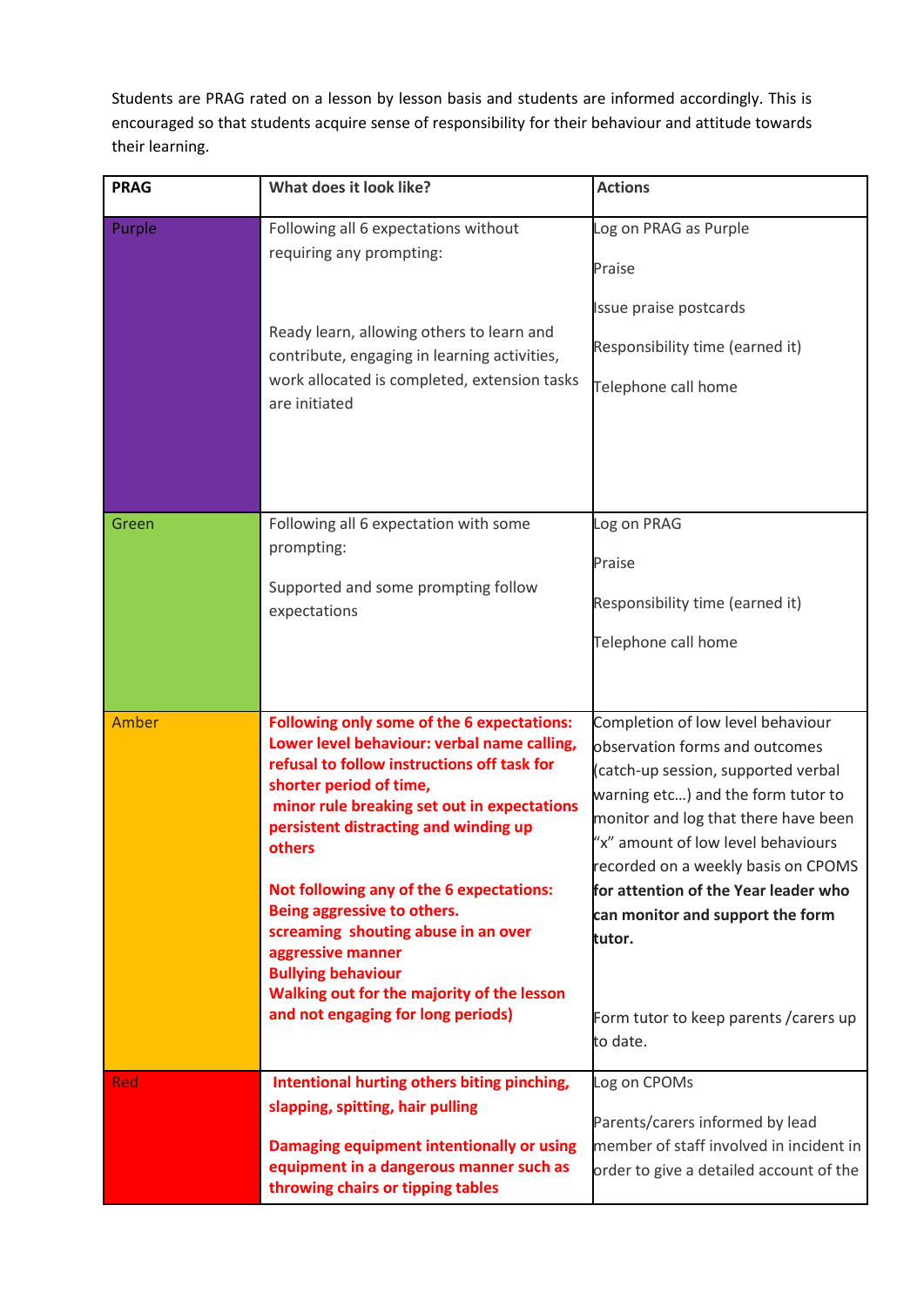

Please note all staff is trained in Child Protection. The DSL or DDSL should be notified of any immediate concerns. The DSL will act upon information received and feedback accordingly.

# **Roles and responsibilities**

## **How we, as a school, recognise positive behaviour:**

| <b>Type of recognition</b> | Who is responsible | <b>Frequency</b> |
|----------------------------|--------------------|------------------|
| Praise                     | All staff          | All the time     |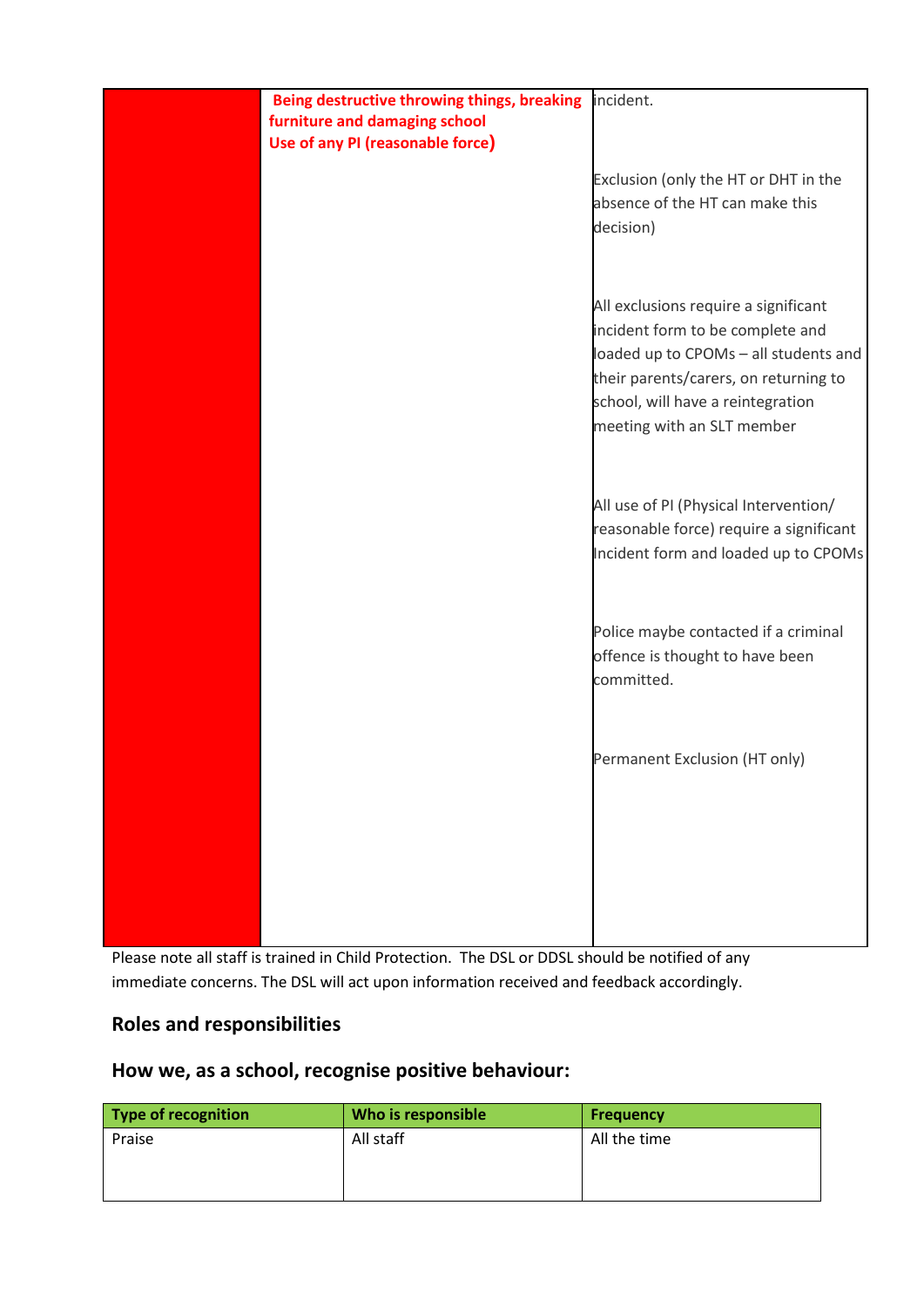| <b>Praise Postcards home</b>                                           | Subject staff                              | As and when required           |
|------------------------------------------------------------------------|--------------------------------------------|--------------------------------|
| Additional responsibility time<br>(Friday P5 - earn it or mend it)     | Student with form tutor                    | Weekly                         |
| Opportunity to represent<br>school                                     | Student with staff organising<br>event     | As when it occurs              |
| Positive telephone calls home<br>or emails                             | All staff                                  | All the time                   |
| Purple and Green recognition                                           | Staff leading lessons and staff<br>on duty | Lesson by lesson / break times |
| Assembly recognition of Purples<br>(outstanding) achieved in a<br>week | <b>SLT</b>                                 | Weekly (Mondays)               |
| 1/ <sub>2</sub> termly raffle                                          | <b>SLT</b>                                 | 1/ <sub>2</sub> Termly         |

# **Supported consequences to be used as appropriate:**

| <b>Type of consequences</b>                                                               | Who is responsible                                      | <b>Frequency</b>               |
|-------------------------------------------------------------------------------------------|---------------------------------------------------------|--------------------------------|
| Supported verbal warning                                                                  | All staff                                               | As and when required           |
| Amber and Red                                                                             | All staff                                               | Lesson by lesson / Break times |
| Break time/ lunch time / Friday<br>P5 (Responsibility) - catch up on<br>learning sessions | Subject staff /form tutor for<br>Responsibility Fri P5  | As and when required           |
| Lesson by lesson reporting                                                                | Form tutor to initiate and<br>subject staff to complete | As and when required           |
| On call assistance                                                                        | Staff timetabled to be on call                          | As and when required           |
| Parental contact                                                                          | Form Tutor                                              | As and when required           |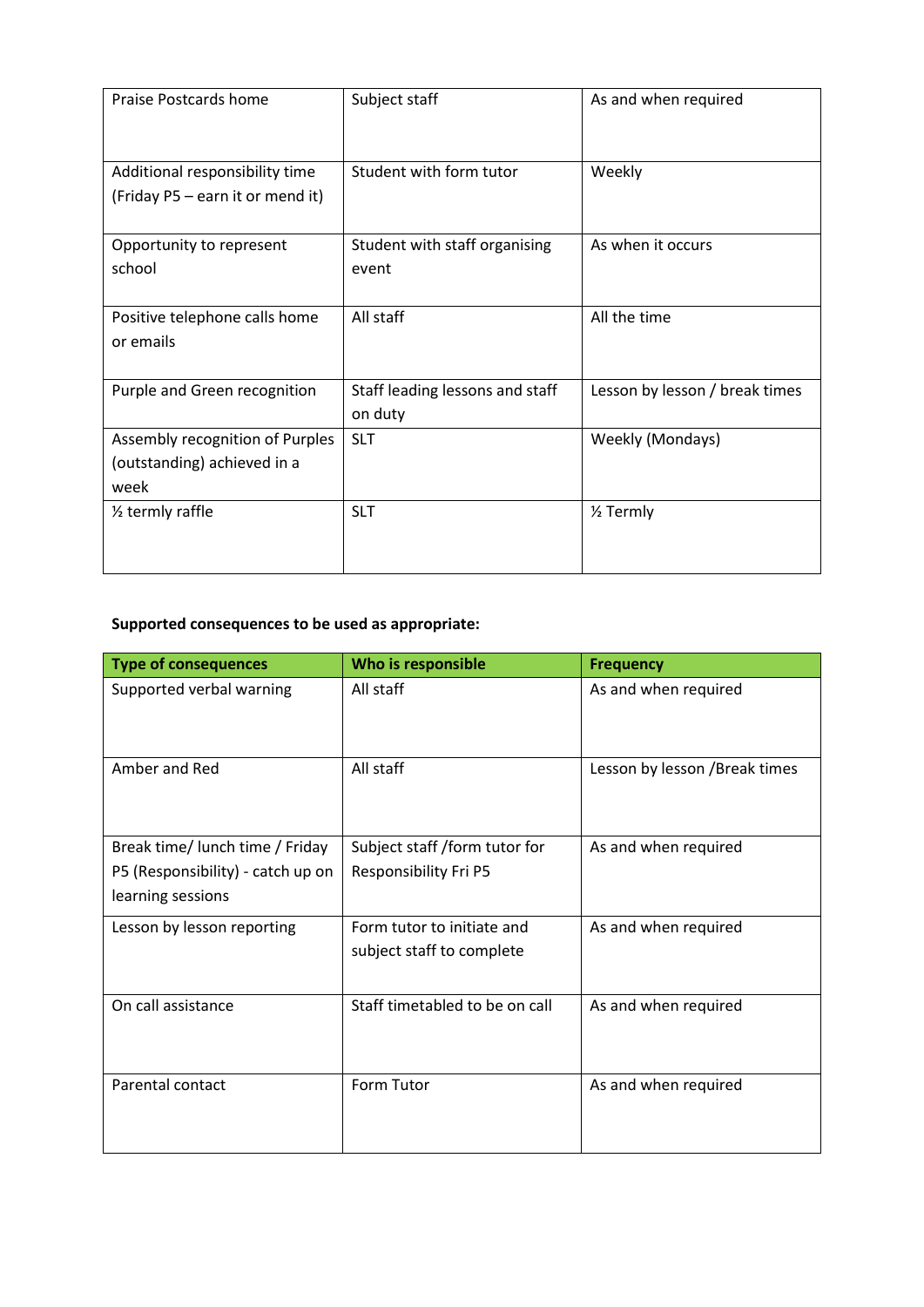| Senior staff on duty (there will<br>always be SLT on site) | SLT on duty                                                               | Only when all other options<br>have been used                                                                                                                           |
|------------------------------------------------------------|---------------------------------------------------------------------------|-------------------------------------------------------------------------------------------------------------------------------------------------------------------------|
| Detention                                                  | All staff                                                                 | As and when required                                                                                                                                                    |
| <b>Reasonable Force</b>                                    | All staff                                                                 | Only as last resort when:<br>1. Student harm/danger to<br>them selves<br>2. Student harm/danger to<br>others<br>Significant damage to the<br>3.<br>learning environment |
| Exclusion                                                  | Head teacher or Deputy Head<br>teacher in the absence of the<br><b>HT</b> | As and when required                                                                                                                                                    |
| Permanently exclude                                        | Headteacher                                                               | As and when required                                                                                                                                                    |

**Updated 9/3/22 - An additional consequence of Detention available for staff to keep a student on detention, no student will be kept on an after school detention without a parent/carer knowing and giving consent**

#### **Reasonable Force**

Southlands School employs the use of PRICE training (Protecting Rights in a Caring Environment) as a method of crisis prevention and behaviour management.

With a knowledge base rooted in Positive Behaviour Support and trauma informed practice, PRICE provides a human rights and person-centred framework that recognises the importance of promoting dignity, choice and inclusion for those being supported.

The primary objective of PRICE training is to help the student develop appropriate responses to their environment that assists them in their social and emotional development.

Staff over 21/22 academic year will be fully trained in the use of all aspects of the PRICE training programme. The de-escalation techniques of the programme form a behavioural management system from which students can learn whilst being educated and cared for in a safe and secure environment.

#### **Application of any physical intervention:**

Staff are trained in the PRICE training techniques as contained within the PRICE programme. The intervention skills that are taught in the PRICE training programme may be used within Southlands School facilities.

Staff receive regular training and updates on this programme. Holding safely (non-restrictive and restrictive) will only be used if the student is displaying behaviour that is either dangerous to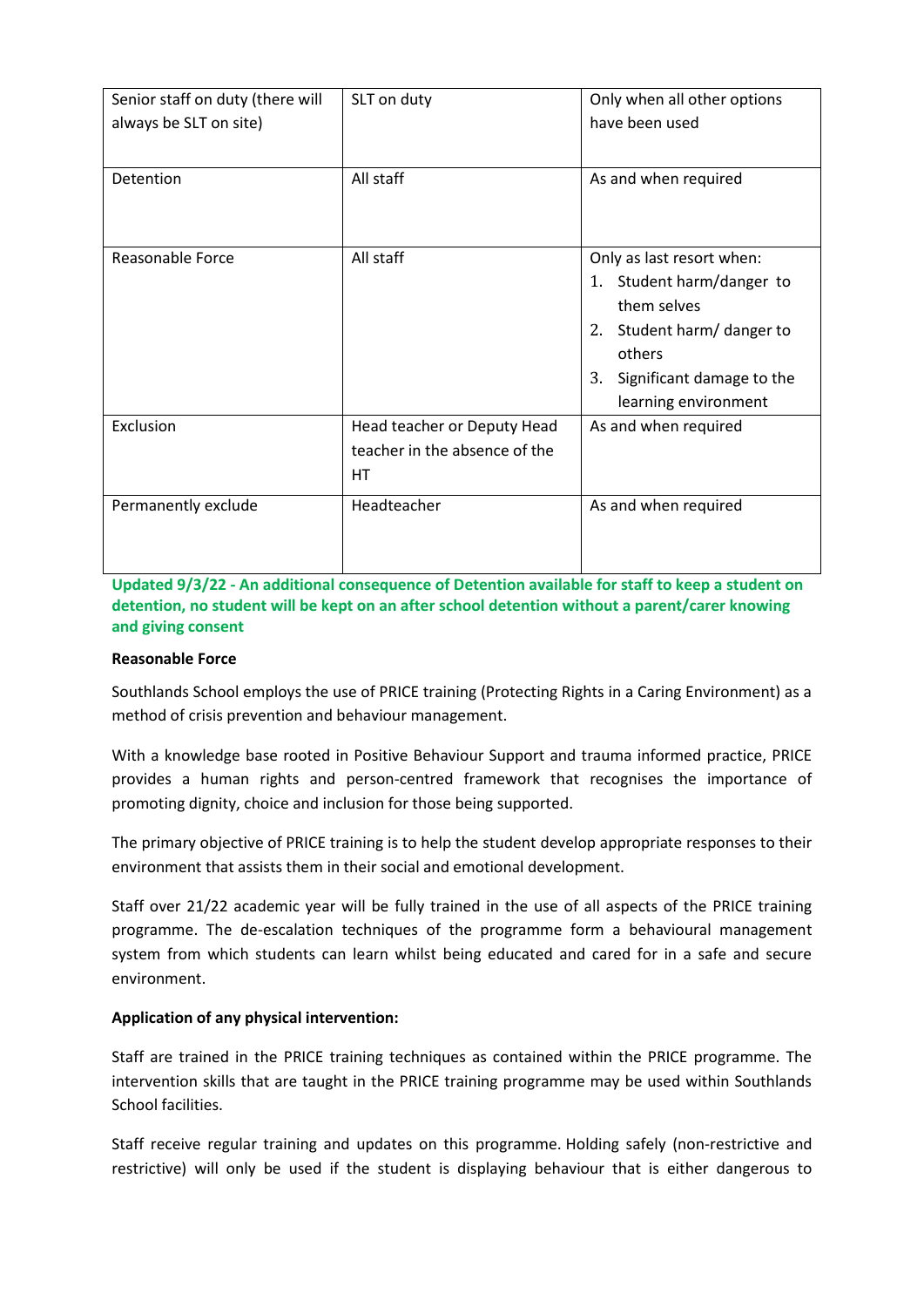themselves or others. The safe hold will only be employed for the minimum time necessary and will cease when the student or young person is calm and safe.

After a safe hold has taken place a life space interview will be held where the student along with staff can discuss the events that led to the necessity for physical intervention. This time is used as a learning experience for both staff and young person. It is hoped that the student will learn from the experience and will accrue skills that will allow them to turn their behaviour in a more positive direction when they find themselves in crisis.

Any use of Price restrictive or non-restrictive positive intervention will be reported to parents/carers on the same day or as when the parents have agreed/requested.

All correspondence with parents/carers is documented on CPOMs

Staff at Southlands School will only use physical interventions when it is reasonable, proportionate and necessary.

#### **Bullying**

The school actively promotes a shared responsibility for the prevention and management of bullying. In supporting the right of all students to feel safe at Southlands the school adheres to its Bullying Charter which is made visible in the school entrance and is addressed through anti-bullying events held annually. (School Anti-bullying policy)

#### **What is bullying?**

- It is deliberate and hurtful behaviour
- It can be repeated over a period of time
- It is difficult for those being bullied to defend themselves

## **Bullying can be – emotional, racist, sexual, trans-phobic and homophobic.**

- **Physical** hitting, kicking, taking/destroying belongings etc.
- **Verbal** name-calling, insulting, making racist, sexist and other

personal comments.

**Indirect** spreading hurtful rumour and gossip about someone or

excluding them from social groups. Using mobile phones,

Facebook & other social networking sites to be offensive

and hurtful towards others.

**Sexual** which may be a problem for the child themselves or for

someone else such as an invasion of personal space

and/or inappropriate behaviour ( verbal or physical )

towards another student.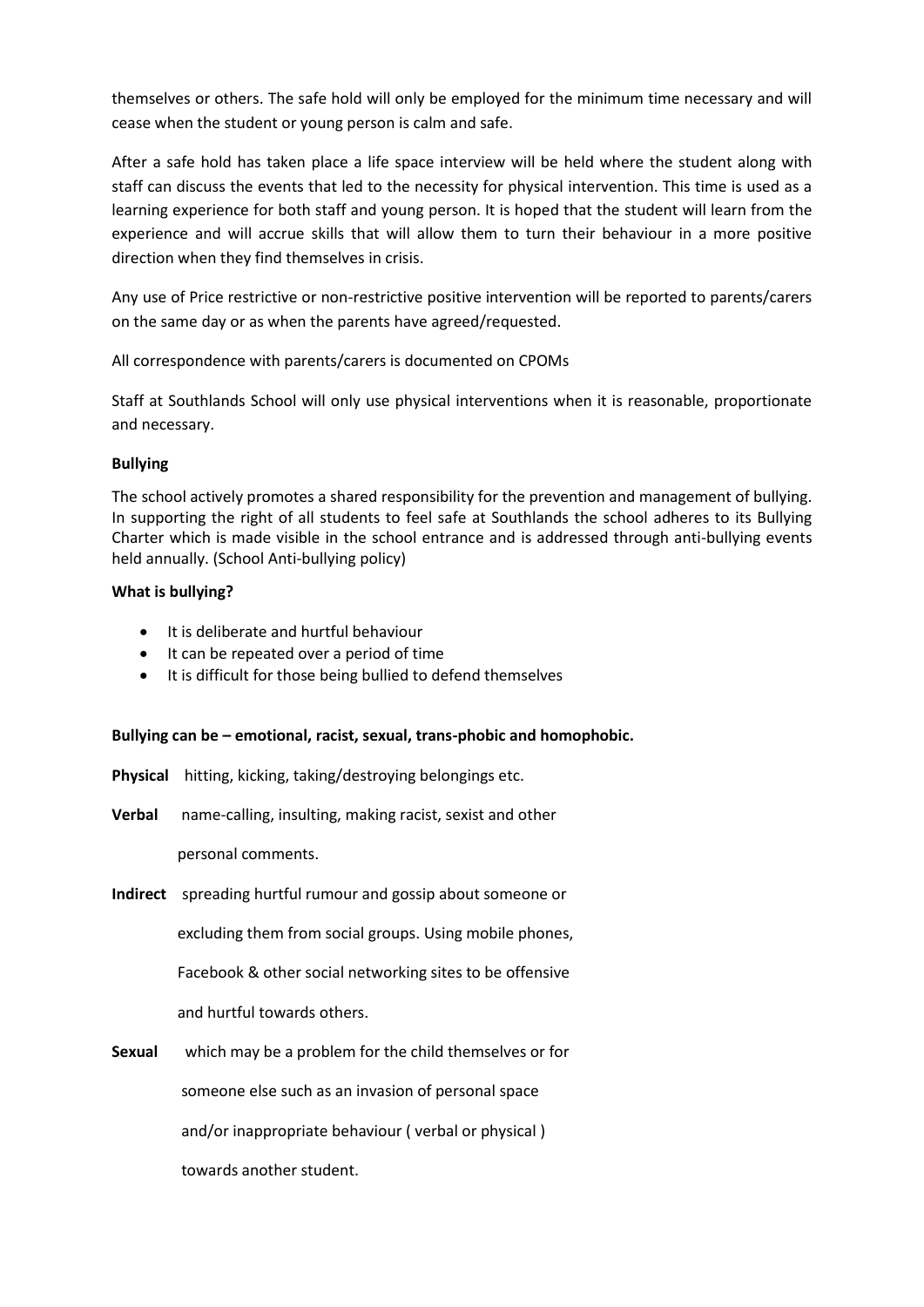#### **KEY FACTORS:**

In order to qualify as bullying, behaviour should be offset against the four 'p's when analysed by school staff-

- Power
- Persistence
- Peers
- Perception

#### **IMPLEMENTATION**

#### **Proactive strategies**

- A clear lead from senior management with effective and repeated communication between staff, governors, parents and students providing advice and guidance on all relevant issues.
- Modelling positive behaviour for students by all adults.
- Listen carefully to and support students, parents and staff.
- Monitor student behaviour carefully in and around school.
- Recognise behaviour changes and early signs of distress e.g. bedwetting, lateness, deterioration of work, spurious illness, isolation, desire to remain with adults, increased anxiety and fear-possible bullying.
- Organised initiatives e.g. buddy system, peer counselling, peer mediation, lunchtime club, circle of friends.
- Curriculum approaches promoting understanding of bullying issues through drama, art, PSHE, English, RE and pastoral group work.
- School will draw upon the expertise of outside agencies and other schools where appropriate and available.

#### **Procedures for reporting incidents of bullying**

- Students should report all incidents of bullying either to a member of staff or a trusted friend or the other means at their disposal.
- All staff has a responsibility to log all incidents of bullying and keep up to date and detailed records. The head teacher will collate evidence.
- Take short term action as soon as possible, inform other members of teaching, non teaching and midday staff. This will be recorded on CPOMS.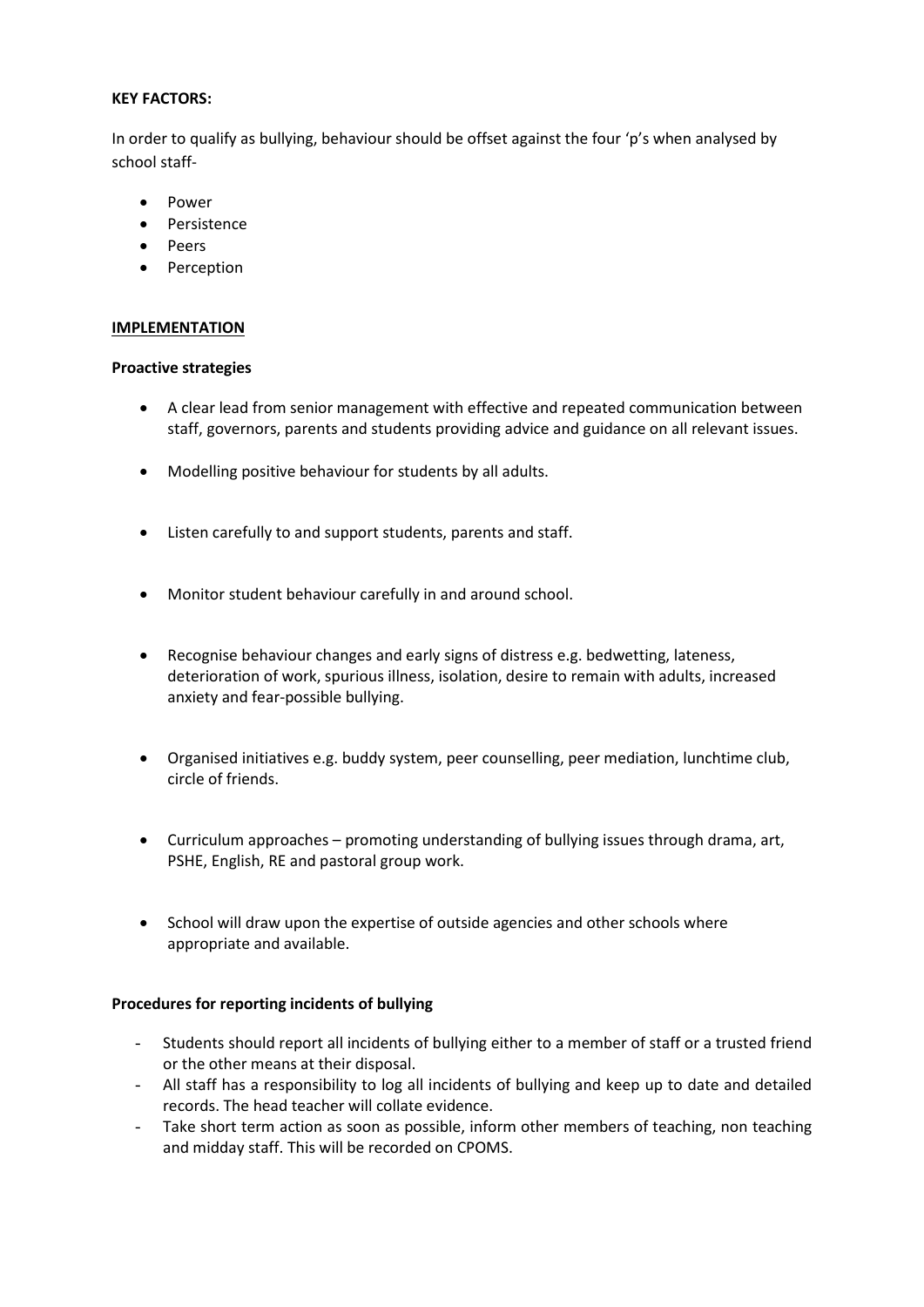- All staff should increase vigilance at times of transition and unstructured times of the school day.
- Once clear evidence of bullying has taken place and initial school action has failed to prevent its continuance, actions will be taken to make sure there is no recurrence. These can include:
	- the parents of all students involved will be invited into school.
	- individual interview/counselling by teaching staff or senior manager.
	- increased monitoring of both vulnerable parties.
	- inclusion in anti-bullying programmes.
	- alternative facilities for unstructured times.
	- involve other agencies.
	- use assessment criteria against sexualised behaviours.
	- increased home/school liaison.
	- opportunities for reparation
	- use of rewards and consequences.
	- use of school council and its representatives.

#### **Searching**

School staff can search a student for any item if the student agrees. The ability to give consent may be influenced by the child's age or other factors

The Headteacher and staff authorised by the HT have a statutory power to search students or their possessions, without consent, where they have reasonable grounds for suspecting that the student may have a prohibited item.

#### **Prohibited items are:**

- knives or weapons
- alcohol
- illegal drugs
- stolen items
- tobacco and cigarette papers
- fireworks
- pornographic images
- any article that the member of staff reasonably suspects has been, or is likely to be, used:
- to commit an offence, or
- to cause personal injury to, or damage to the property of, any person (including the student).

The headteacher and authorised staff can also search for any item banned by the school which has been identified in the rules as an item which may be searched for Confiscation

School staff can seize any prohibited item found as a result of a search. They can also seize any item, they consider harmful or detrimental to school discipline.

Schools' obligations under the European Convention on Human Rights (ECHR)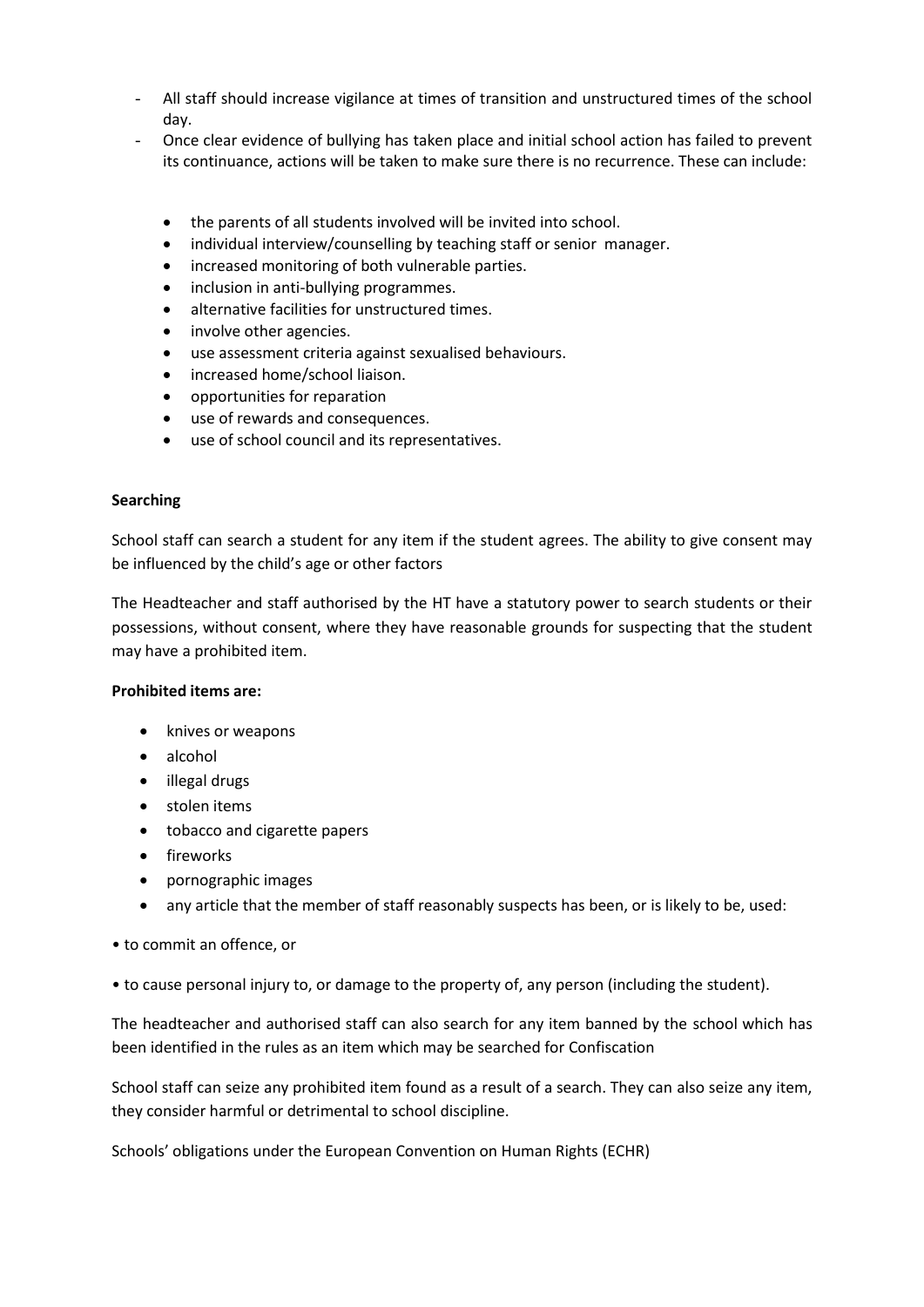Under article 8 of the European Convention on Human Rights students have a right to respect for their private life. In the context of these particular powers, this means that students have the right to expect a reasonable level of personal privacy.

The right under Article 8 is not absolute, it can be interfered with but any interference with this right by a school (or any public body) must be justified and proportionate.

The powers to search in the Education Act 1996 are compatible with Article 8. A school exercising those powers lawfully should have no difficulty in demonstrating that it has also acted in accordance with Article 8. This advice will assist schools in deciding how to exercise the searching powers in a lawful way.

#### **Use of mobile phones**

As a school we appreciate that students carry mobile phones to school as a means of communication, should they require it on their way and from school.

We request that all mobile phones are handed into the form tutor at registration and they will receive them on their return home.

Mobile phones must not be used in school at all.

#### **Parents/Carers**

The school expects all parents and carers to actively support the school in the maintenance of positive behaviour. This is promoted through good communication systems between home and school. These may be through the school office and form tutors. A home/school contract signed by all relevant parties is issued at the start of each academic year and covers day to day practice in school.

Form tutors with parents/carers can agree regular updates on their child's progress.

#### **Dealing with complaints and allegations**

Parents / carers and students have a right to complain about actions taken by school staff and they should contact the Head teacher.

#### **Monitoring and review**

Members of the Governing Body and the SLT will review this policy annually.

#### **Links with other policies:**

Child Protection Policy SEND Policy Anti-bullying policy Exclusion Policy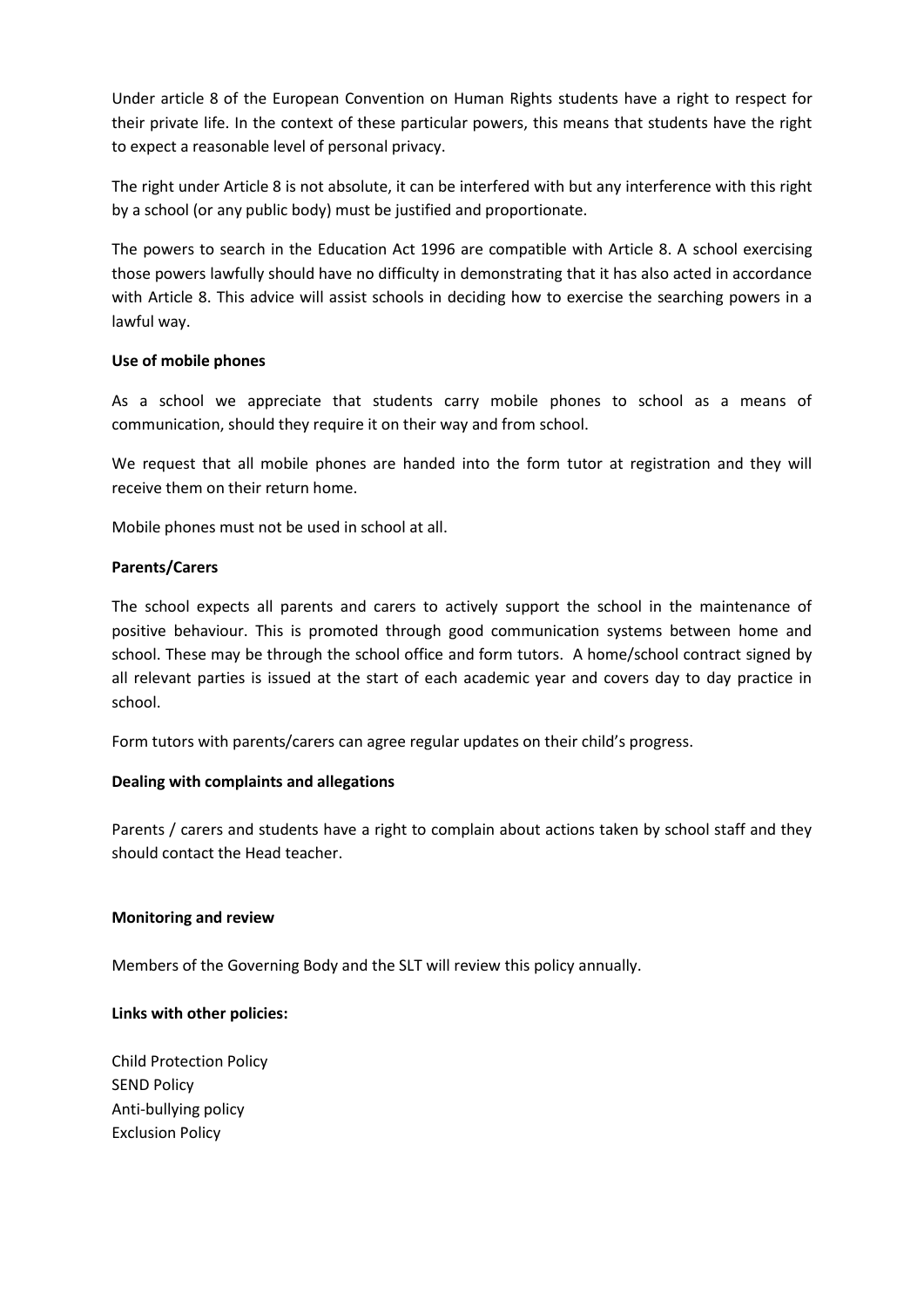## **Southlands School**

## **Incident Form**

PLEASE NOTE - All forms to be completed on day of incident and before member of staff leaves the building and handed in to SLT and uploaded onto CPOMS. All witnesses to incident are to complete separate forms in their own words.

There will be a folder for the documents in the Head Teacher room. The incident will be numbered with next succeeding number and this number recorded on CPOMS.

| 1. Name of person reporting the<br>incident       |                             | group: | 2. Name of pupil (s) involved and Year           |
|---------------------------------------------------|-----------------------------|--------|--------------------------------------------------|
|                                                   |                             |        |                                                  |
| 3. Date of incident:                              | 4. Time of incident:        |        | 5. Location of incident:                         |
|                                                   |                             |        |                                                  |
| 6. Antecedents:                                   |                             |        |                                                  |
|                                                   |                             |        |                                                  |
| 7. Details of Incident: Be specific but detailed. |                             |        |                                                  |
|                                                   |                             |        |                                                  |
| 8. De-escalation technique(s) used:               |                             |        |                                                  |
| Humour:                                           | Physical presence:          |        | Distraction:                                     |
| Reassurance:                                      | Other: Please state         |        | Other: Please state                              |
| 9. Outcome:                                       |                             |        |                                                  |
| Follow up talk:                                   | Parental/carer contact:     |        | Exclusion:                                       |
| Outside agency involvement:                       | Referral to another agency: |        | Other:                                           |
| 10. Date handed in:                               | 11. Date received:          |        | 12. Received by:                                 |
| 13. Signed: (person completing<br>the form)       | 14. Signed: SLT member      |        | 15. Other staff involved<br>and their signature. |
|                                                   |                             |        |                                                  |